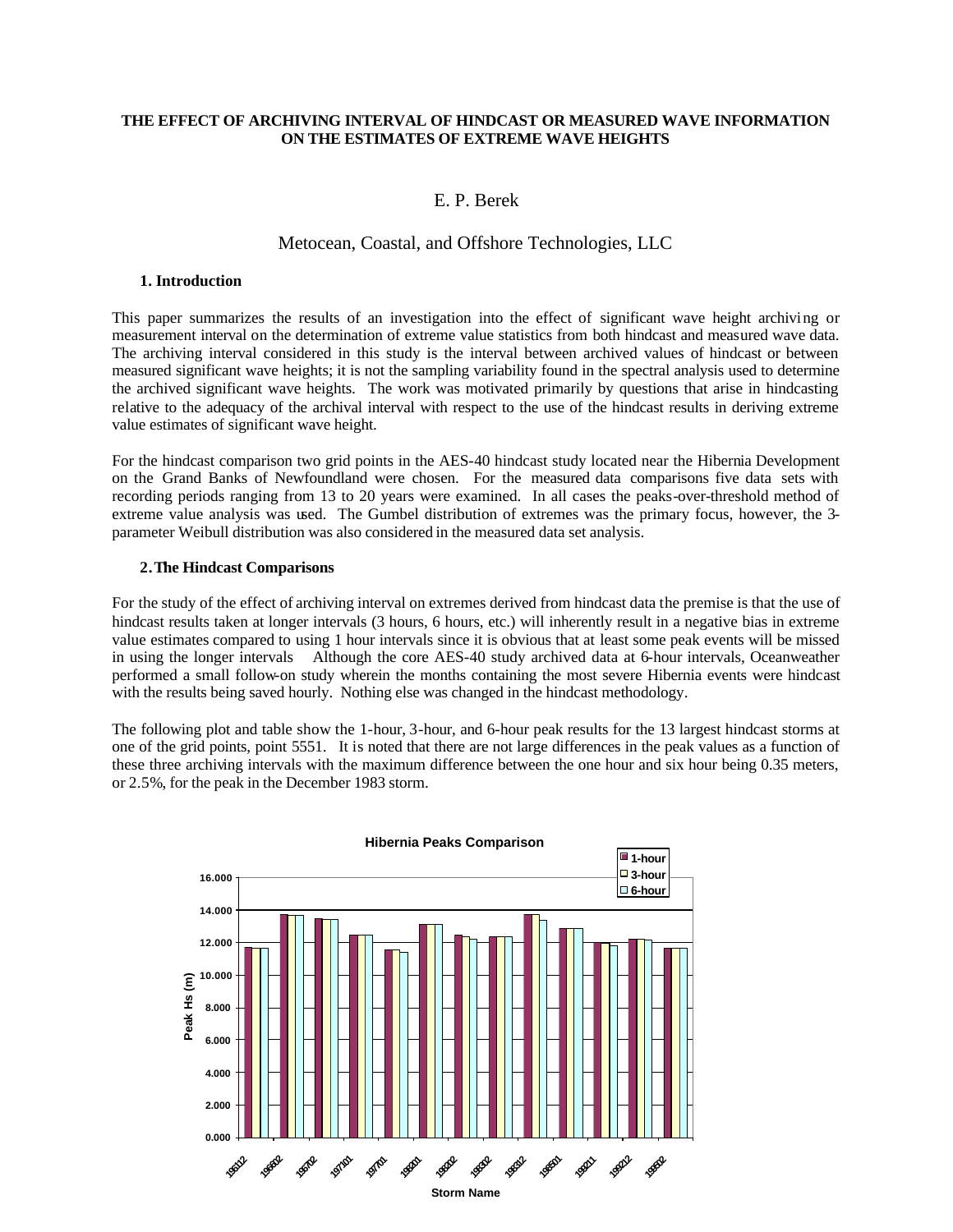| Storm  | . -hour | $3$ -hour | 6-hour | $1hr - 6hr$ | % diff | $1hr - 3hr$ | % diff |
|--------|---------|-----------|--------|-------------|--------|-------------|--------|
| 196112 | 11.685  | 11.638    | 11.638 | 0.047       | 0.402  | 0.047       | 0.402  |
| 196602 | 13.707  | 13.637    | 13.637 | 0.070       | 0.511  | 0.070       | 0.511  |
| 196702 | 13.506  | 13.427    | 13.427 | 0.079       | 0.585  | 0.079       | 0.585  |
| 197101 | 12.426  | 12.426    | 12.426 | 0.000       | 0.000  | 0.000       | 0.000  |
| 197701 | 11.513  | 11.508    | 11.427 | 0.086       | 0.747  | 0.005       | 0.043  |
| 198201 | 13.122  | 13.122    | 13.122 | 0.000       | 0.000  | 0.000       | 0.000  |
| 198202 | 12.448  | 12.356    | 12.229 | 0.219       | 1.759  | 0.092       | 0.739  |
| 198302 | 12.353  | 12.341    | 12.320 | 0.033       | 0.267  | 0.012       | 0.097  |
| 198312 | 13.736  | 13.736    | 13.390 | 0.346       | 2.519  | 0.000       | 0.000  |
| 198501 | 12.854  | 12.854    | 12.854 | 0.000       | 0.000  | 0.000       | 0.000  |
| 199211 | 11.960  | 11.931    | 11.842 | 0.118       | 0.987  | 0.029       | 0.242  |
| 199212 | 12.234  | 12.217    | 12.154 | 0.080       | 0.654  | 0.017       | 0.139  |
| 199502 | 11.665  | 11.644    | 11.644 | 0.021       | 0.180  | 0.021       | 0.180  |

**Table 1. AES-40 Peak Comparisons between 1, 3, and 6-hour Archiving Intervals.**

These hindcast results were analyzed to obtain extreme value estimates. The following three figures are the Gumbel distribution plots for the three sampling intervals at point 5551. The lines and equations on the figures are the linear-least-squares fits.

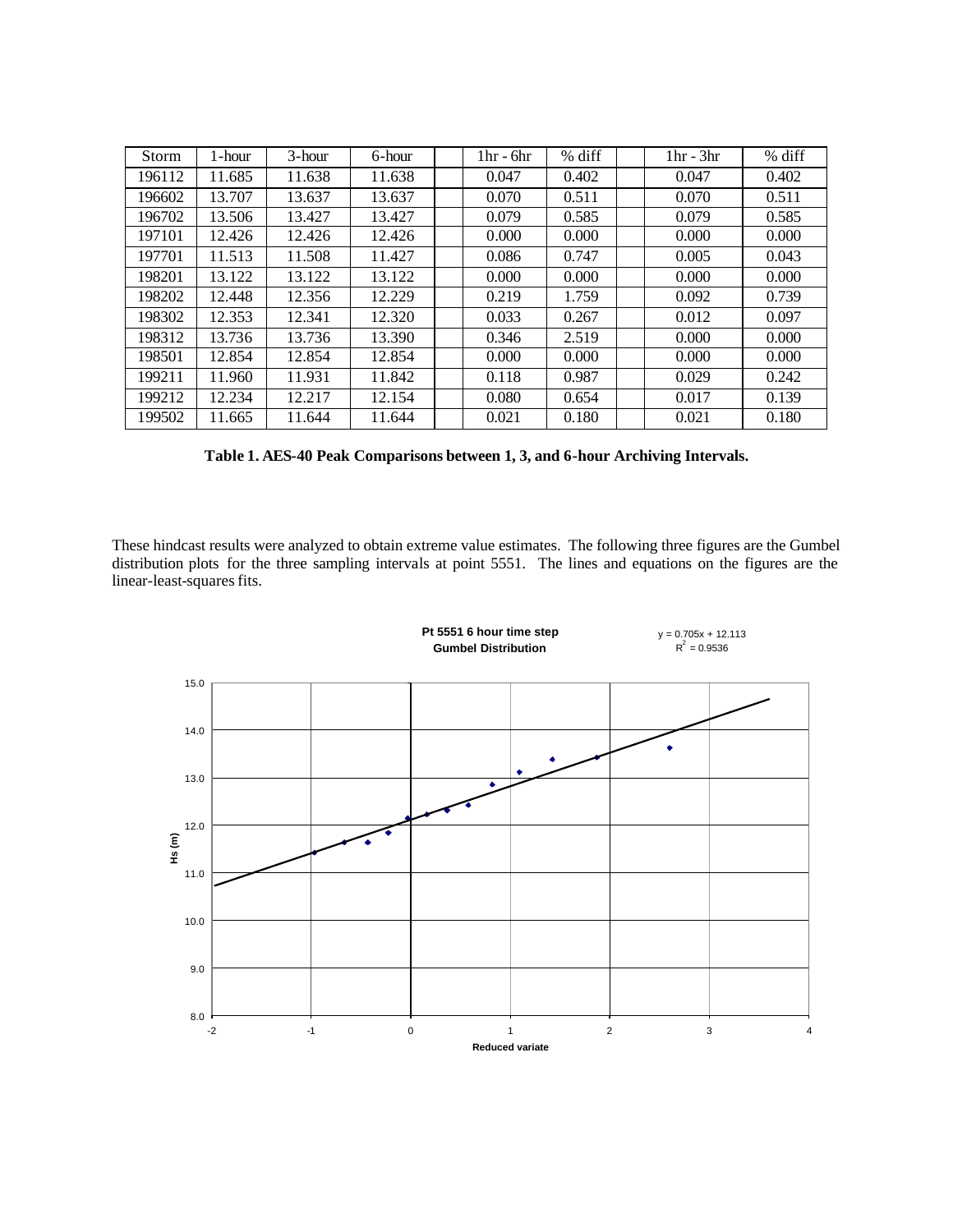

The following information is a tabulation of the extreme value analysis of the hindcast results at point 5551. There are two estimates for each return period; the first, found in the column labeled "Hs – MoM" is the method of moments fit, and the second, labeled "Hs", is a linear-least-squares fit. The confidence limits are on the MoM estimates.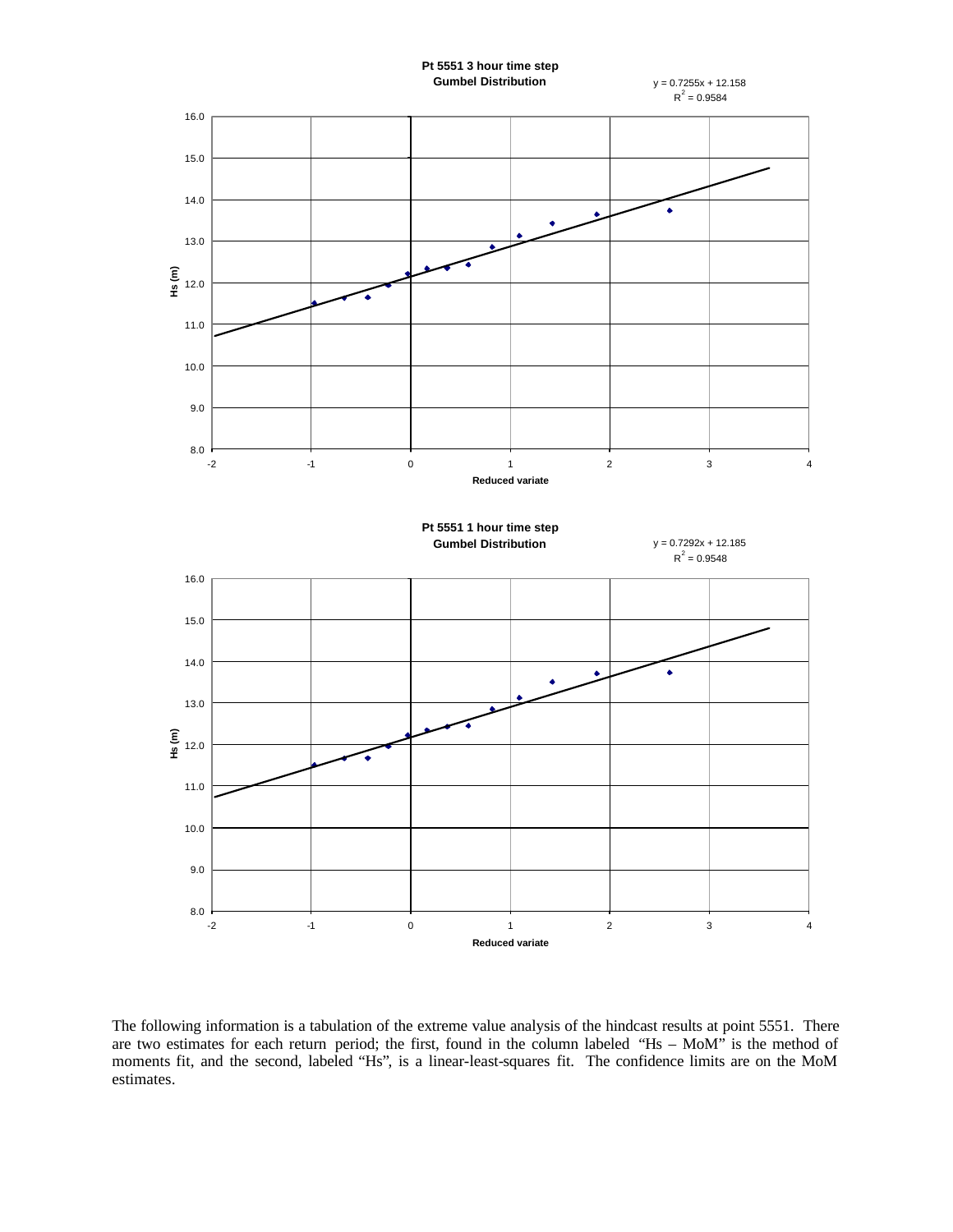|         |       | Point<br>5551 |       |       |       | Point<br>5551 |       |                   |       | Point<br>5551 |       |         |
|---------|-------|---------------|-------|-------|-------|---------------|-------|-------------------|-------|---------------|-------|---------|
|         |       | 6-hour        |       |       |       | 3-hour        |       |                   |       | 1-hour        |       |         |
|         |       |               |       |       |       |               |       |                   |       |               |       |         |
| N       | Hs(m) | Hs(m)         | Hs    | H     | Hs(m) | Hs(m)         | Hs    | $H$ upper $Hs(m)$ |       | Hs(m)         | Hs    | H upper |
| (years) | MoM   | <b>LLS</b>    | lower | upper | MoM   | <b>LLS</b>    | lower | (m)               | MoM   | <b>LLS</b>    | lower | (m)     |
|         |       |               | (m)   | (m)   |       |               | (m)   |                   |       |               | (m)   |         |
| 5       | 12.14 | 12.16         | 11.85 | 12.51 | 12.18 | 12.21         | 11.89 | 12.57             | 12.21 | 12.23         | 11.92 | 12.60   |
| 10      | 12.83 | 12.72         | 12.39 | 13.42 | 12.89 | 12.78         | 12.45 | 13.50             | 12.92 | 12.81         | 12.48 | 13.53   |
| 25      | 13.57 | 13.32         | 12.85 | 14.52 | 13.65 | 13.40         | 12.92 | 14.63             | 13.69 | 13.43         | 12.95 | 14.67   |
| 50      | 14.09 | 13.74         | 13.15 | 15.32 | 14.19 | 13.83         | 13.23 | 15.45             | 14.23 | 13.87         | 13.26 | 15.50   |
| 100     | 14.61 | 14.16         | 13.44 | 16.10 | 14.72 | 14.26         | 13.53 | 16.25             | 14.76 | 14.30         | 13.56 | 16.31   |

|  |  | Table 2. Extreme Value Estimates Near Hibernia from AES-40 Results Using Different Archiving Intervals. |  |
|--|--|---------------------------------------------------------------------------------------------------------|--|
|  |  |                                                                                                         |  |

The results are summarized below:

| 3-hour % Bias (MoM) | 6-hour % Bias (MoM) |
|---------------------|---------------------|
| $-0.25$             | $-0.58$             |
| $-0.23$             | $-0.70$             |
| $-0.29$             | $-0.88$             |
| $-0.28$             | $-0.99$             |
| $-0.27$             | $-1.02$             |
|                     |                     |

The key point is that the maximum bias using the 6 hour time step found in this sample is only 0.15 meters, or 1.02 percent, at the100 year return period level. For the 3 hour time step the maximum bias is only 0.04 meters, or 0.27 percent at the 100-year return period. **These differences are smaller than expected and actually significantly smaller than the differences in the results when using the different extremal analysis techniques, i.e., MoM and LLS**. Obviously the small differences in peak significant wave height lead to the small differences in the extreme value estimates. Possible explanations for the small differences in the peak wave heights include 1.) the storms do not have particularly sharp peaks, and 2.) the limited number of storms, 13, is perhaps too small to see significant differences in the extreme value estimates. **It is imperative to reiterate that the hindcasting interval is the only change in the 1-hour, 3-hour, and 6-hour results – no changes have been made to the wind modelling frequency, nor to the wave modelling procedure.**

#### **3. The Measured Data Sets**

The five measured data sets are summarized as follows:

| Data Set               | <b>Water Depth</b><br>(m) | <b>Physical Location</b>    | <b>Years of record</b> |
|------------------------|---------------------------|-----------------------------|------------------------|
| <b>Magnus</b>          | 186                       | North Sea                   |                        |
| <b>MEDS 016</b><br>168 |                           | Off St. John's Newfoundland |                        |
| <b>MEDS 103</b>        | 40                        | <b>Off Vancouver Island</b> |                        |
| <b>NDBC 44004</b>      | 3164                      | Off Cape May, NJ            |                        |
| C <sub>46</sub> 004    | 3600                      | Off British Columbia Coast  |                        |

#### **Table 3. The Measured Data Locations.**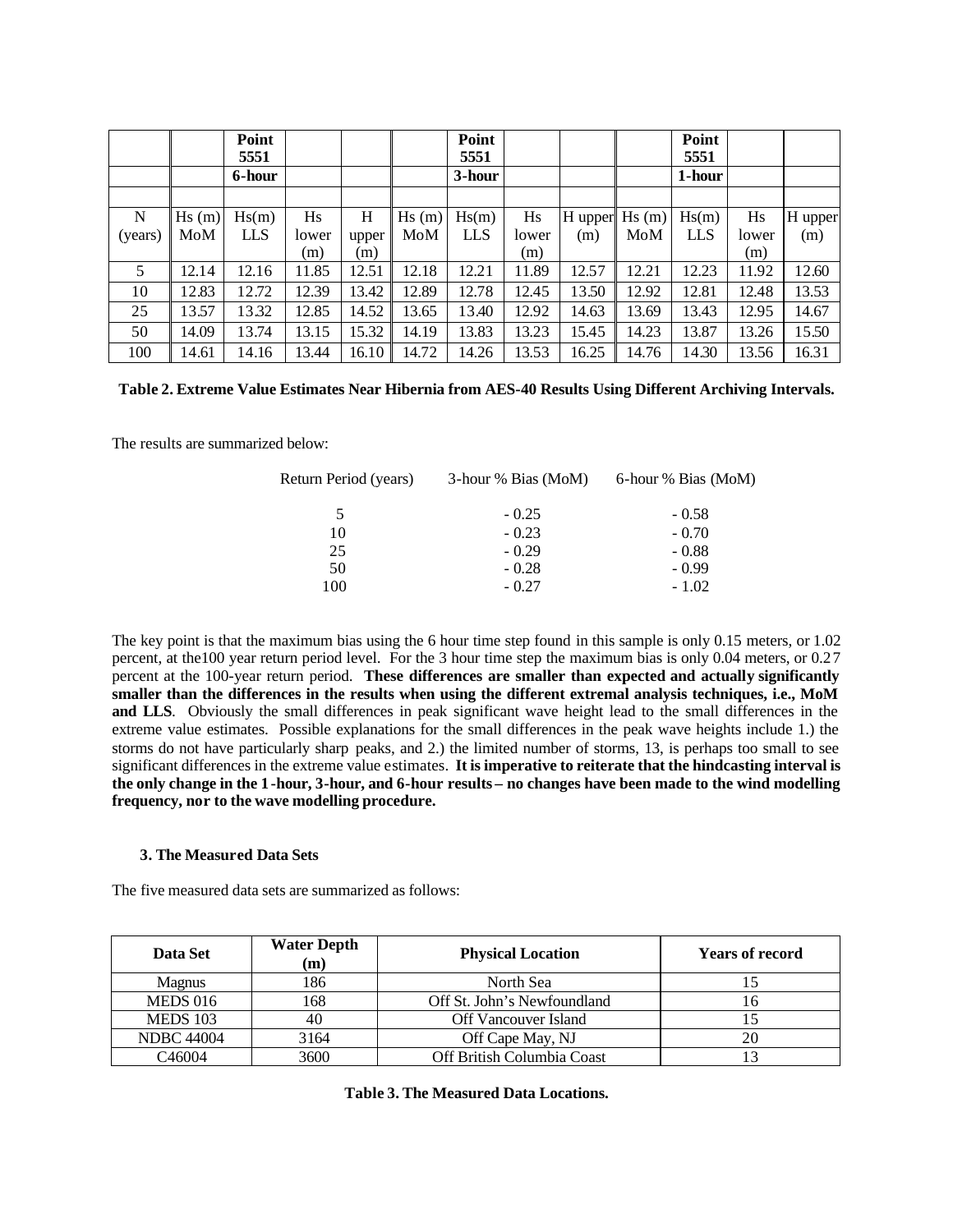The Magnus data was collected with an EMI laser water surface elevation meter on the Magnus oil platform operated by BP in the UK sector of the North Sea. It is the UK's most northerly field, located approximately 160 kilometers NE of the Shetland Islands. This location is known to be subject to numerous strong storm events annually and it is relatively far offshore and unprotected from these storms.

MEDS 016, although in relatively moderate water depth, 168 meters, in many ways is a near coastal site. It is located east of St. John's, Newfoundland, and is only about 35 kilometers offshore. Since it is on the eastern side of Newfoundland, this site is not subject to storms from the west.

MEDS 103, is a very shallow coastal site offshore Vancouver Island. Although it is a shallow site this location is exposed to storms from the west, the prevailing storm direction.

NDBC 44004 and C46004 are both data buoys located in the deep ocean, NDBC 44004 being located in the Atlantic Ocean off the East Coast of the United States (Cape May, NJ), and C46004 being located off the West Coast of Canada (Vancouver, BC). The NDBC 44044 data was found to include the so-called "Storm of the Century" and since that storm is much larger than the next highest event, the extreme value results for this data set were greatly affected. In order to not muddle the archival rate effect being investigated in this work the outlier point was eliminated from the data set. (Eliminating ill-fitting data, particularly peak events in a data set, is not being advocated; it is imperative that points like this be considered in any analysis aimed at defining actual design criteria for a site.)

## **4. Extreme Value Analysis Approach**

Since the goal of this investigation was to determine the effect of recording interval on extreme value estimates, it was important to limit the number of other sources of variation in extremes, e.g., probability distributions used, threshold analysis versus cumulative probability analysis, storm threshold, etc. The procedure used herein was to fit the Gumbel distribution, using the method of moments, to all storm peaks exceeding a threshold value of 0.5 or 0.55 times the highest peak significant wave height of the storms in the sample. It was later decided to add the 3 parameter Weibull distribution to the analysis to see if the sampling frequency is more important or less important when the Weibull distribution is used instead of the Gumbel distribution. **These choices are all subject to debate; they were simply made in this study in order to not cloud the archiving interval rate issue and because this approach is used in some circles in deriving extreme value criteria.**

The initial comparisons were made using unsmoothed data, i.e., measured data values. These measurements are typically 18 to 34 -minute samples taken at hourly intervals. To obtain 3-hour values, the measured observations at 0, 03, 06, 09, 12, 15, 18, and 2100 hours were considered. The 6-hour values were obtained from the 0, 06, 12, and 1800 hour observations. A three-point running average filter was later applied to obtain smoothed storm significant wave height values as this is an approach commonly used in validation studies comparing hindcast results to measured data.

#### **5. Results**

The results are summarized in the following table 4. For the Gumbel method of moments approach the decrease in the 100-year Hs estimate in going from the 1-hour archiving rate to the 3-hour rate for the measured data sets ranges from 4 to 7.4%. Going to the 6-hour archival rate decreases the 100-year values further, as expected. The range of decrease in the 100-year value using the 6-hour archival rate relative to the 1-hour is from about 5.7% to 17%.

Smoothing the data reduced the effect of the archival interval in all cases, as was expected. The reduction range for the 1-hour to 3-hour archived results is 0.45% to 3%. For the 1-hour to the 6-hour interval the reduction range is from 1.5% to 6.5%.

Using the 3-parameter Weibull distribution yields less consistent results, but the trend is for the archiving interval effect to have a greater effect than what is seen in the Gumbel results. This is an expected result since the Weibull distribution fits the data with three parameters rather than two and is therefore more affected by changes in individual data points. For the unsmoothed data the reduction range for the 1-hour to 3-hour archived results is 3.3% to 32.8%. For the 1-hour to the 6-hour interval the reduction range is from 5.9% to 37.1%.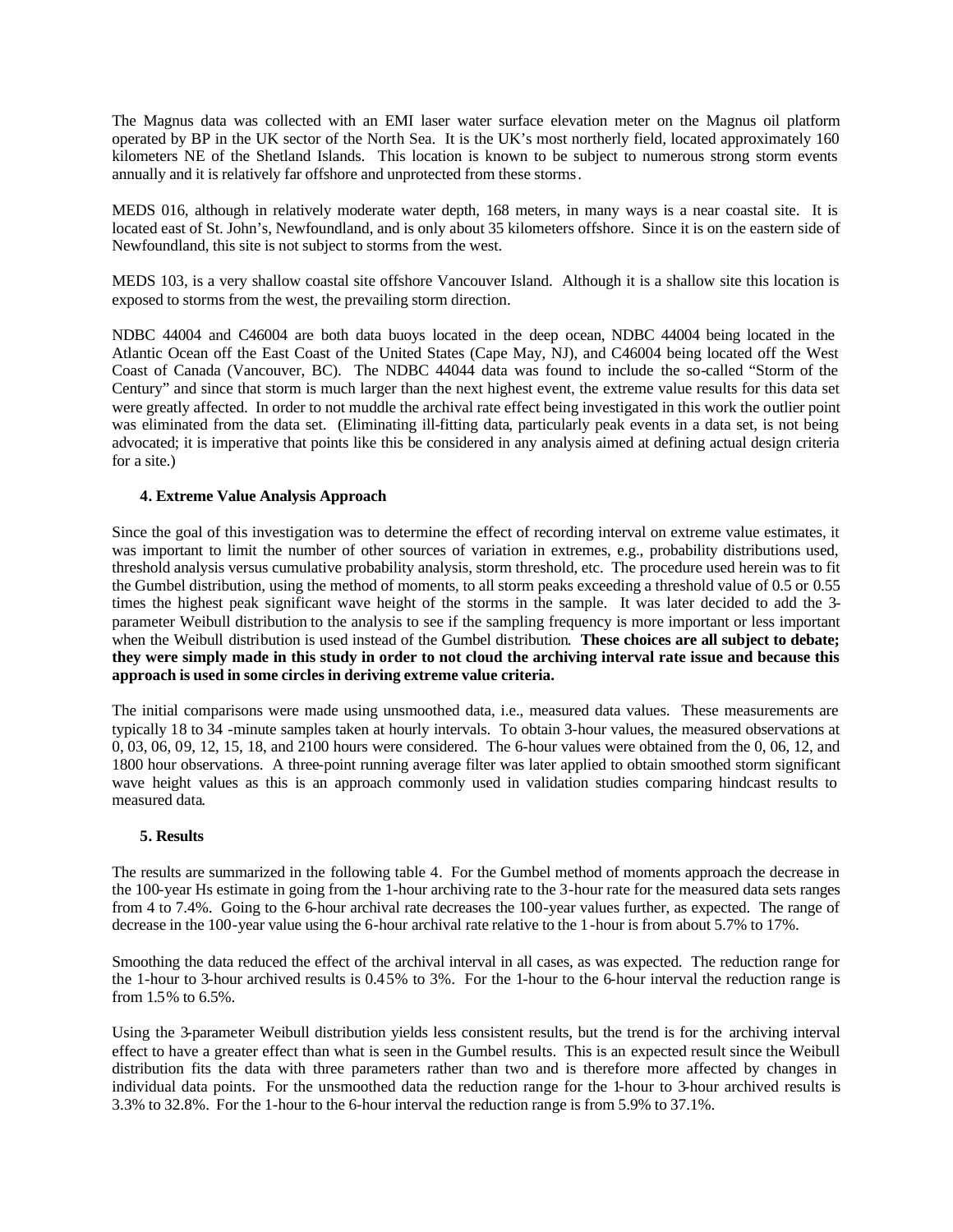|                              |                         |           | <b>Magnus</b> | <b>MEDS 016 1982-98</b> |              |           | <b>MEDS 103</b> | 44004 (w/o SOC) |             | 46004     |             |
|------------------------------|-------------------------|-----------|---------------|-------------------------|--------------|-----------|-----------------|-----------------|-------------|-----------|-------------|
|                              |                         | $NY = 15$ | $? = 9.533$   | $NY = 16$               | $? = 3.6875$ | $NY = 15$ | $? = 7.267$     | $NY = 20$       | $? = 3.2$   | $NY = 13$ | $? = 8.769$ |
|                              | 1 hr data mean, std dev | 10.005    | 2.9090        | 7.553                   | 1.6910       | 6.753     | 0.6570          | 7.430           | 0.9935      | 8.791     | 2.558       |
|                              | 3 hr data mean, std dev | 9.579     | 2.4065        | 7.183                   | 1.3616       | 6.393     | 0.6587          | 7.339           | 0.8810      | 8.411     | 2.272       |
|                              | 6 hr data mean, std dev | 9.333     | 2.4708        | 6.932                   | 1.1031       | 6.186     | 0.6762          | 7.274           | 0.8521      | 8.317     | 2.130       |
|                              |                         | Hs        | ?Hs/Hs(1hr)   | Hs                      | ?Hs/Hs(1hr)  | Hs        | ?Hs/Hs(1hr)     | Hs              | ?Hs/Hs(1hr) | Hs        | ?Hs/Hs(1hr) |
|                              | 100 yr 1 hr Gumbel      | 18.751    |               | 13.439                  |              | 10.79     |                 | 12.40           |             | 16.95     |             |
|                              | 100 yr 3 hr Gumbel      | 17.506    | $-6.64%$      | 12.441                  | $-7.43%$     | 10.23     | $-5.11%$        | 11.91           | $-3.95%$    | 16.19     | $-4.48%$    |
| $\mathbf U$                  | 100 yr 6 hr Gumbel      | 17.327    | $-7.59%$      | 11.155                  | $-17.00%$    | 10.06     | $-6.80%$        | 11.69           | $-5.72%$    | 15.74     | $-7.14%$    |
| $\overline{\mathbf{N}}$<br>S | 100 yr 1 hr Weibull     | 18.652    |               | 16.530                  |              | 11.48     |                 | 12.47           |             | 19.74     |             |
| $\mathbf{M}$                 | 100 yr 3 hr Weibull     | 15.664    | $-16.02%$     | 11.105                  | $-32.82%$    | 11.10     | $-3.31%$        | 11.95           | $-4.17%$    | 18.56     | $-5.98%$    |
| $\mathbf{O}$                 | 100 yr 6 hr Weibull     | 17.556    | $-5.88%$      | 10.390                  | $-37.14%$    | 9.93      | $-13.50%$       | 11.44           | $-8.26%$    | 16.31     | $-17.38%$   |
| $\mathbf{O}$                 | 1 yr 1 hr Gumbel        | 12.278    |               | 8.212                   |              | 7.55      |                 | 8.62            |             | 10.82     |             |
| T<br>H                       | 1 yr 3 hr Gumbel        | 11.611    | $-5.43%$      | 7.735                   | $-5.81%$     | 7.16      | $-5.17%$        | 8.33            | $-3.36%$    | 10.44     | $-3.51%$    |
| E<br>D                       | 1 yr 6 hr Gumbel        | 11.344    | $-7.61%$      | 6.768                   | $-17.58%$    | 6.94      | $-8.08%$        | 8.14            | $-5.57%$    | 10.14     | $-6.28%$    |
|                              | 1 yr 1 hr Weibull       | 12.163    |               | 8.096                   |              | 7.69      |                 | 8.59            |             | 10.65     |             |
|                              | 1 yr 3 hr Weibull       | 11.412    | $-6.17%$      | 7.682                   | $-5.11%$     | 7.27      | $-5.46%$        | 8.28            | $-3.60%$    | 10.30     | $-3.29%$    |
|                              | 1 yr 6 hr Weibull       | 11.355    | $-6.64%$      | 7.69                    | $-5.01%$     | 6.90      | $-10.27%$       | 8.03            | $-6.52%$    | 9.74      | $-8.54%$    |
|                              | 1 hr data mean, std dev | 9.602     | 2.545         | 7.181                   | 1.458        | 6.433     | 0.6511          | 7.309           | 0.815       | 8.313     | 2.015       |
|                              | 3 hr data mean, std dev | 9.475     | 2.473         | 6.960                   | 1.375        | 6.270     | 0.6523          | 7.271           | 0.803       | 8.309     | 2.015       |
|                              | 6 hr data mean, std dev | 9.242     | 2.446         | 6.773                   | 1.246        | 6.113     | 0.6589          | 7.196           | 0.789       | 8.332     | 2.000       |
|                              |                         | Hs        | ?Hs/Hs(1hr)   | $\rm H\rm s$            | ?Hs/Hs(1hr)  | Hs        | ?Hs/Hs(1hr)     | Hs              | ?Hs/Hs(1hr) | Hs        | ?Hs/Hs(1hr) |
|                              | 100 yr 1 hr Gumbel      | 17.746    |               | 12.659                  |              | 10.33     |                 | 11.70           |             | 15.65     |             |
| S<br>$\mathbf{M}$            | 100 yr 3 hr Gumbel      | 17.488    | $-1.45%$      | 12.280                  | $-2.99%$     | 10.10     | $-2.23%$        | 11.59           | $-0.94%$    | 15.58     | $-0.45%$    |
| $\mathbf{O}$                 | 100 yr 6 hr Gumbel      | 17.233    | $-2.89%$      | 11.838                  | $-6.49%$     | 9.87      | $-4.45%$        | 11.44           | $-2.22%$    | 15.41     | $-1.53%$    |
| $\mathbf{O}$                 | 100 yr 1 hr Weibull     |           |               |                         |              |           |                 | 12.56           |             | 16.51     |             |
| T                            | 100 yr 3 hr Weibull     |           |               |                         |              |           |                 | 12.04           | $-4.14%$    | 16.12     | $-2.36%$    |
| H<br>E                       | 100 yr 6 hr Weibull     |           |               |                         |              |           |                 | 11.85           | $-5.65%$    | 15.41     | $-6.66%$    |
| D                            | 1 yr 1 hr Gumbel        | 11.681    |               | 7.812                   |              | 7.20      |                 | 8.25            |             | 10.24     |             |
|                              | 1 yr 3 hr Gumbel        | 11.506    | $-1.50%$      | 7.573                   | $-3.06%$     | 7.02      | $-2.50%$        | 8.15            | $-1.21%$    | 10.15     | $-0.88%$    |
|                              | 1 yr 6 hr Gumbel        | 11.289    | $-3.36%$      | 7.356                   | $-5.84%$     | 6.84      | $-5.00\%$       | 8.02            | $-3.30%$    | 9.95      | $-2.83%$    |
|                              | 1 yr 1 hr Weibull       |           |               |                         |              |           |                 | 8.30            |             | 10.02     |             |
|                              | 1 yr 3 hr Weibull       |           |               |                         |              |           |                 | 8.13            | $-2.05%$    | 9.91      | $-1.10%$    |
|                              | 1 yr 6 hr Weibull       |           |               |                         |              |           |                 | 7.99            | $-3.73%$    | 9.56      | $-4.59%$    |

**Table 4. Summary of Extreme Value Estimates for the Five Measured Data Sets.**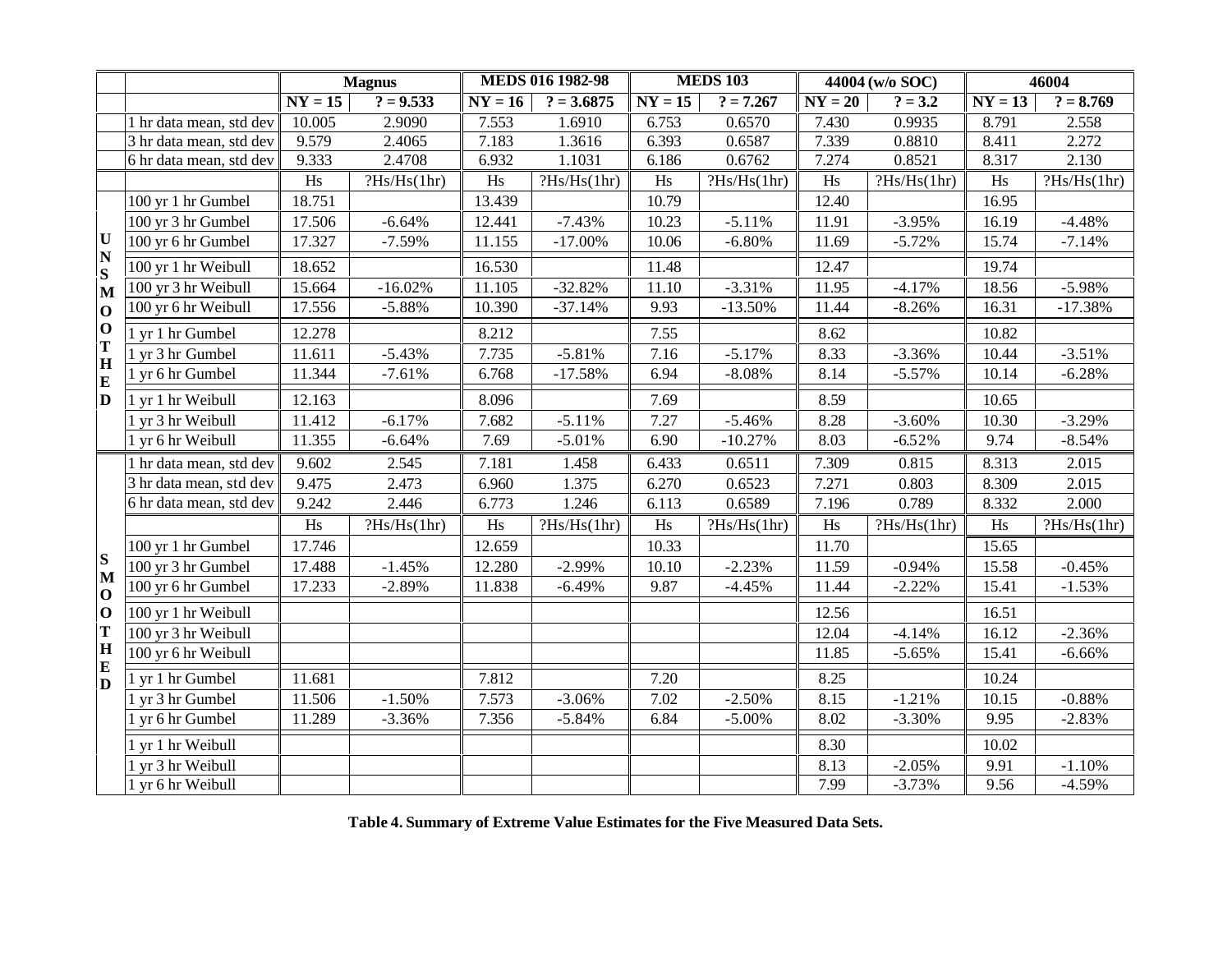Table 4 also includes the mean and standard deviation of the data sets used in the extreme value analysis. As would be expected the mean values always decrease in going from the 1-hour to the 3-hour and 6-hour data sets since less frequent sampling leads to peaks being missed. The changes in standard deviation are not consistent. For the unsmoothed data, at three of the sites (MEDS 016, NDBC 44044, and NDBC 46004) the standard deviations decrease in going from 1-hour to 3-hour, and decrease even further in going to 6-hour; however the MEDS 103 data shows a consistent increase in standard deviation, while the Magnus data shows a decrease in going from 1-hour to 3-hour but a smaller decrease in going from the 1-hour to the 6-hour.

Most of the large differences seen in the results occur in the Weibull analyses. Clearly the Weibull fitting for the unsmoothed Magnus data is problematic since there is no sensible reason for the 3-hour interval 100 year return period value being lower than the 6-hour 100 year return period value. The 100 year Weibull results at MEDS103 also appear suspect since the difference between the 3-hour and 6-hour estimates are so dramatic but the source of this discrepancy is not obvious. For the 46004 buoy the very large difference between the Gumbel and Weibull 1 hour 100 year values (16.95 versus 19.74, an increase of 16%) is also unrealistic.

The results of MEDS016 are arguably the most problematic. The Weibull results again appear to be unreasonably high with the 1-hour 100 year value of 16.53 meters versus the Gumbel value of 13.44, a difference of nearly 23%. The bigger problem, not apparent at the other sites, is the very large drop in the 6-hour 100-year Gumbel estimate (17%). Looking at the sample standard deviation a large decrease is noted in going from the 1-hour sample to the 6 hour sample; 1.69 to 1.10. It is possible, though not certain, that this could be the result of data sampling variability in the actual measurements since the waverider buoy only collects a 20 minute record. If the sampling variability is about 10%, then the hourly values can be as much as 10% too high or 10% too low, but when the archiving interval is greater than one hour only the peaks that are too high are selected for the extreme value analysis, thus biasing the sample.

If the MEDS106 results are not considered representative, then the difference in the 1-hour versus 3-hour and 6-hour archiving interval is likely in the range of 6 to 8% in the 100-year return period value.

# **5. Words of Caution**

All of these results need to be evaluated within the context of the procedure followed in this study. For example, the AES-40 study methodology was not changed in order to generate a more accurate hourly estimate by generating hourly wind fields; all that was changed was the archiving interval. **Obviously changing the wind modelling approach to generate wind fields at intervals less than the 6-hour synoptic interval would change the results significantly.** The use of different extreme value techniques would also change the magnitude of the changes in the extreme value estimates; the changes quoted in this paper will not be exactly the same if different techniques are used (this point is illustrated by the differences between the Gumbel and Weibull results, for example). **The results of this study do not lead to simple factors that can be applied to extreme value estimates that can be used to effectively change 6-hour to 1-hour results, for example**.

# **6. References**

Cox, Andrew T. and Val R. Swail, 2001: A global wave hindcast over the period 1958-1997: Validation and climate assessment*. Journal of Geophys. Research*,**106** (C2), 2313-2329.

Earle, M.D. and L. Baer, 1982: Effects of Uncertainties on Extreme Wave Heights. *Jour. Of Waterway, Port, Coastal, and Ocean Engineering*, *ASCE*, **108** (5), 216-225.

Forristall, G.Z., J.C. Heideman, I.M. Leggett, B. Roskam and L. Vanderschuren, 1996: Effect of Sampling Variability on Hindcast and Measured Wave Heights," *Jour. Of Waterway, Port, Coastal, and Ocean Engineering*, *ASCE*, **122**, (5), 216-225.

Gumbel, E.J. 1958: *Statistics of Extremes*. Columbia University Press, New York, 375 pp.

Haring, R.E. and J. C. Heideman, 1980: Gulf of Mexico rare wave return periods. *J. Petrol. Tech* ., 35-37.